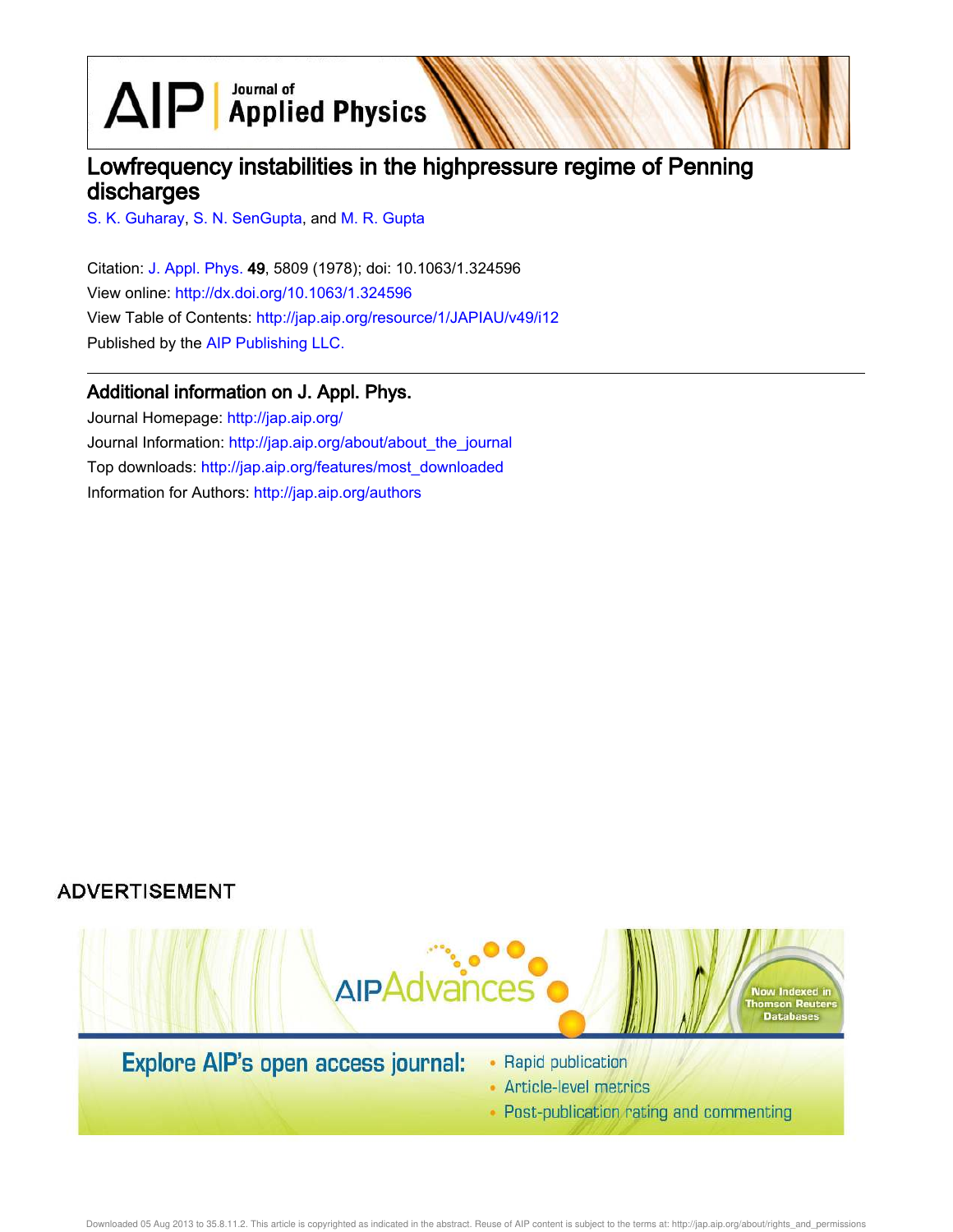# **Low-frequency instabilities in the high-pressure regime of Penning discharges**

S. K. Guharay and S. N. SenGupta

*Saha Institute of Nuclear Physics. Calcutta-700009. India* 

M. R. Gupta

*Centre of Advanced Studies in Applied Mathematics. Calcutta University. Calcutta-700009. India*  (Received 6 December 1977; accepted for publication 8 March 1978)

A general dispersion relation for the rotationally symmetric ( $m = 0$ ) and asymmetric ( $m \neq 0$ ) lowfrequency waves has been delineated. utilizing a dimensional treatment as done by Hoh. for a highpressure  $(p \sim 10^{-2}$  Torr) Penning discharge having gradients (radial) of ion density, plasma potential, and electron temperature. The present analysis is found to be very helpful for investigating the role of the temperature gradient in exciting various modes; here. a positive temperature gradient has been found to have a destabilizing influence in general. The theoretical predictions of the growth condition and the frequency of the instability have been found to agree well with the present experimental observation of an  $m = 0$  mode. Further, an experiment on the suppression of this instability has been carried out for understanding the excitation mechanism.

PACS numbers: 52.35.Py, 52.80.Sm, 52.25.Lp, 52.70.Ds

## **I. INTRODUCTION**

Low-frequency instabilities in a Penning discharge (PIG) have been investigated both theoretically and experimentally by numerous workers, e.g., Hoh,<sup>1</sup> Bingham,<sup>2</sup> Thomassen,<sup>3</sup> Hooper,<sup>4</sup> etc. The theoretical analyses of Hoh,<sup>1</sup> Bingham,<sup>2</sup> etc., reveal that an  $m = 1$  mode is the least stable in a conventional Penning discharge at high gas pressures when there exist radial ion density  $(n_i)$  and plasma potential *(V<sup>s</sup> )* gradients. But, in experimental situations this is not always observed. Thomassen<sup>3</sup> observed the  $m = 3$  mode to be the least stable, while Hooper<sup>4</sup> found the least stable mode to be the *m* = 2 mode. Kaganskii *et al. <sup>5</sup>*observed a rotationally symmetric mode  $(m=0)$  and interpreted the instability frequency to correspond to the convective-flow instability as formulated by Kadomtsev.<sup>6</sup> Ecker *et al.*<sup>7</sup> have shown theoretically that an  $m = 0$  mode instability can occur due to the coupling of density and temperature disturbances in a weakly ionized plasma column. However, the onset of a particular mode in a Penning discharge is found to be highly dependent on the explicit behavior of various parameters, e.g., gas pressure, magnetic field, discharge current, etc., and also of the geometry.

In the present experimental investigation, a cold-cathode PIG system has been operated in the high-pressure regime  $(p \sim 10^{-2} \text{ Torr})$  with the degree of ionization less than 0.1 % (i.e., weakly ionized plasma) and observation of the low-frequency waves have been carried out. Here the interesting feature is that a strong rotationally symmetric mode  $(m=0)$  has been observed at low magnetic fields when there exists a positive radial electron-temperature gradient  $\left(\frac{\partial T}{\partial r}\right)$ . Such a mode, driven by  $\frac{\partial T}{\partial r}$  has not been reported by the previous workers. Further, this mode  $(m=0)$ has been stabilized by reducing the aforesaid gradient to a negligible value. It is, therefore, felt that the role of the electron-temperature gradient needs to be incorporated in the earlier theories for a proper understanding of the observed instability. Such a gradient has also been observed by several workers (Chen,<sup>8</sup> Horikoshi et al.,<sup>9</sup> etc.) in a PIG system. In a review by Mikhailovskii<sup>10</sup> on plasma instabilities, the importance of the temperature distribution has been enunciated explicitly. Moreover, Pekárek et al.<sup>11</sup> have indicated that the temperature gradient has a strong influence on the diffusion of electrons in a weakly ionized plasma and, as a consequence, this gradient is likely to contribute significantly to the excitation mechanism of instabilities in the plasma.

Here attempts have been made to analyze theoretically the low-frequency instabilities, without restricting the mode number, that may come about in a high-pressure PIG discharge in the presence of the gradients of  $n_i$ ,  $V_s$ , and  $T_e$  and also the occurence of the  $m = 0$  mode has been investigated theoretically to support the observed phenomenon. The theoretical procedure is based on the dimensional analysis as has been done by Hoh.<sup>1</sup> Although it is an approximative method, much significant qualitative information can be obtained with its help; otherwise, it becomes very difficult to solve the complicated differential equations anaytically.  $Klan<sup>12</sup>$  has also applied this dimensional analysis in investigating the low-frequency temperature perturbations in a PIG discharge.

The theoretical considerations of the present problem are given in Sec. II, experimental results and discussion are in Sec. III, and the conclusions are in Sec. IV.

### **II. THEORETICAL CONSIDERATIONS A. General method**

The equations of motion of electrons and ions in a weakly ionized plasma are

$$
m_e n_e \frac{d\mathbf{v}_e}{dt} = -n_e e(-\nabla V + \mathbf{v}_e \times \mathbf{B})
$$
  
-
$$
\nabla p_e - \mathbf{P}_{en} + \mathbf{R}_P
$$
 (1)

5809 J. Appl. Phys. 49 (12), December 1978 0021-8979/78/4912-5809\$01.10 © 1979 American Institute of Physics 5809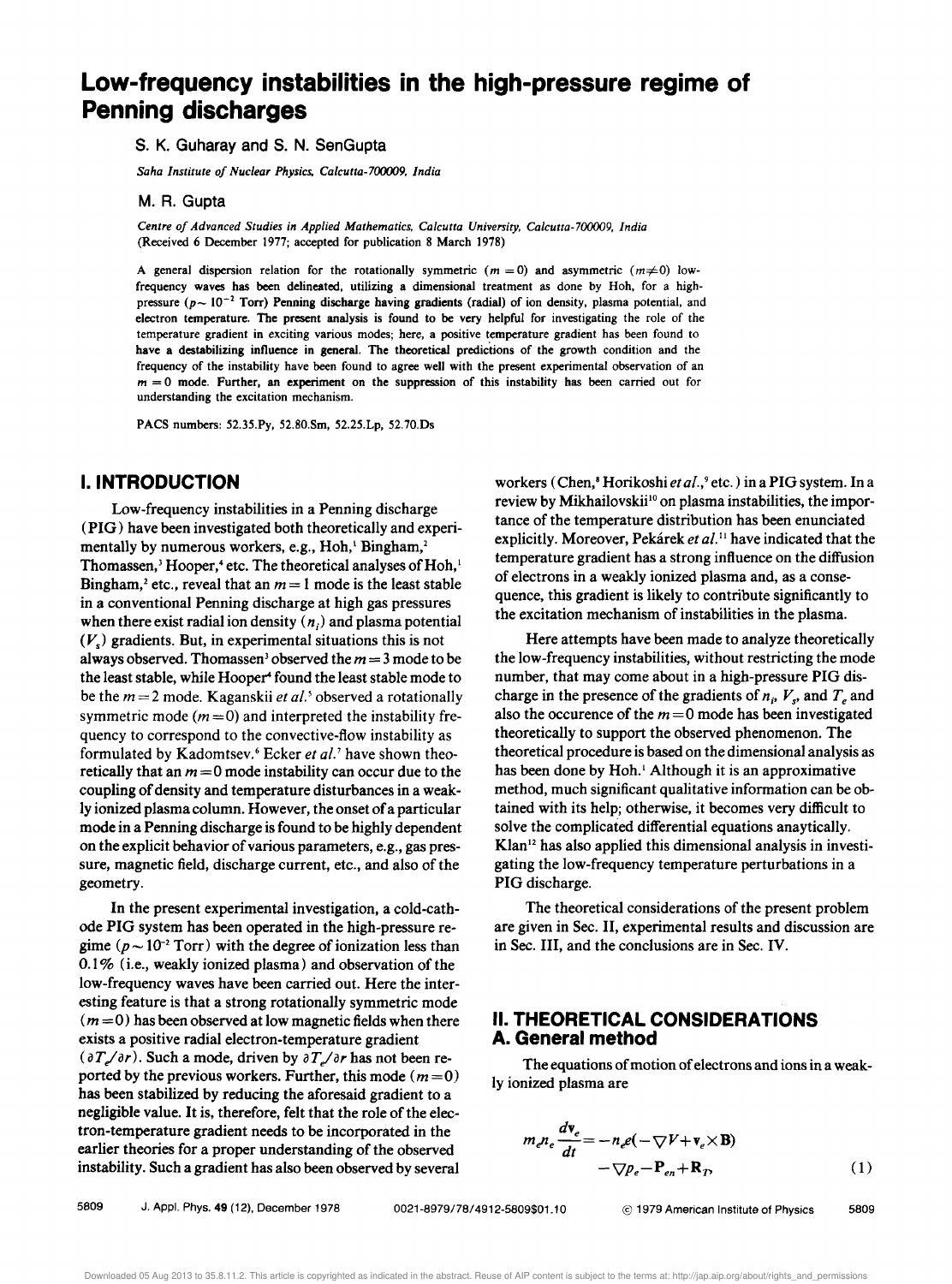$$
m_{i}n_{i} \frac{d\mathbf{v}_{i}}{dt} = n_{i}e(-\nabla V + \mathbf{v}_{i} \times \mathbf{B}) - p_{i} - \mathbf{P}_{in},
$$
\n(2)

where *m* corresponds to the mass, *n* the charge density, v the velocity, and *p* the kinetic pressure of electrons and ions as specified by the subscripts *e* and i, respectively. Here *e* and  $V(\equiv V_s)$  stand for electronic charge and plasma potential, respectively.  $\mathbf{P}_{en}$  and  $\mathbf{P}_{in}$  represent the momentum transfer due to elastic collisions between electrons and neutrals and ions and neutrals, respectively, and these are given by

$$
\mathbf{P}_{en} = m_e n_e (\mathbf{v}_e - \mathbf{v}_n) / \tau_{en},
$$
  

$$
\mathbf{P}_{in} = m_i n_i (\mathbf{v}_i - \mathbf{v}_n) / \tau_{in},
$$
 (3)

where the  $\tau$ 's correspond to the mean collision times and  $v_n$ is the velocity of the neutrals. Here the contribution due to the interaction between the charged components is negligible.  $\mathbf{R}_{\text{T}}$  in Eq. (1) denotes the thermal force on the electrons arising out of a radial electron-temperature gradient. This was not included in the earlier works mentioned above. The explicit form of  $\mathbf{R}_{\tau}$  can be obtained following Braginskii<sup>13</sup> for  $\omega_c \tau_{cn} \geq 1$  as

$$
\mathbf{R}_T = -\frac{3}{2}(n_e/\omega_e \tau_{en})\hat{b} \times \nabla T_e, \tag{4}
$$

 $\omega$ <sub>c</sub> being the electron-cyclotron frequency and *b* the unit vector in the direction of the magnetic field B. Since in the present situation electron-ion interactions are less frequent compared to the electron-neutral ones, its contribution in the thermal force term is neglected. The ions being cold in the present case, the contribution from the thermal force term in its equation of motion [Eq. (2)] is neglected.

To investigate the low-frequency oscillations, the inertial terms in Eqs. (1) and (2) are neglected. Also, the neutrals are assumed to be immobile and the quasineutrality condition  $n \approx n_e \approx n_i$  is supposed to hold. Utilizing these conditions and the expressions in Eqs.  $(3)$  and  $(4)$ , Eqs.  $(1)$  and (2) become

$$
\frac{m_e n v_e}{\tau_e} = ne(\nabla V + B \hat{b} \times v_e)
$$
  
-  $T_e \nabla n - n \nabla T_e - 3/2 \frac{n \hat{b} \times \nabla T_e}{\omega_e \tau_e},$  (5)

$$
\frac{m_i n v_i}{\tau_i} = -ne(\nabla V + B\hat{b} \times v_i) - T_i \nabla n,\tag{6}
$$

respectively. Here  $\tau_e \equiv \tau_{en}$  and  $\tau_i \equiv \tau_{in}$  and the Boltzmann constant has been taken to be unity.

In a cylindrical coordinate system  $(r, \theta, z)$  with the magnetic field in the z direction, the transverse components of  $n\mathbf{v}_e$  and  $n\mathbf{v}_i$  are

$$
nv_{e1} = -D_{e1} \nabla_{1} n + nb_{e1} \nabla_{1} V - D_{e1} \alpha_{e} (b \times \nabla n)_{1}
$$
  
+ 
$$
nb_{e1} \alpha_{e} (b \times \nabla V)_{1} + (nb_{e1}/2e) \nabla_{1} T_{e}
$$
  
-
$$
(nb_{e1}) \alpha_{e} (b \times \nabla T_{e})_{1},
$$
  

$$
nv_{i1} = -D_{i1} \nabla_{1} n - nb_{i1} \nabla_{1} V
$$

$$
(7)
$$

5810 J. Appl. Phys., Vol. 49, No. 12, December 1978

$$
+D_{i1}\alpha_i(\hat{b}\times\nabla n)_1+n b_{i1}\alpha_i(\hat{b}\times\nabla V)_1\tag{8}
$$

and the components along the direction of the magnetic field are

$$
nv_{ez} = nb_e \frac{\partial V}{\partial z} - D_e \frac{\partial n}{\partial z},\tag{9}
$$

$$
nv_{iz} = -nb_i \frac{\partial V}{\partial z} - D_i \frac{\partial n}{\partial z},\tag{10}
$$

where the free-electron and ion mobilities are

 $b_e = e\tau_e/m_e$  and  $b_i = e\tau_i/m_i$ respectively, and the corresponding diffusion coefficients are

$$
D_e = T_e b_e / e \quad \text{and} \quad D_i = T_i b_i / e.
$$

The subscript  $\perp$  in the mobility and diffusion terms in Eqs. (7) and (8) refers to division of the above expressions for  $b$ 's and *D*'s by  $(1 + \alpha_s^2)$  for electrons and  $(1 + \alpha_s^2)$  for ions where  $\alpha_e = \omega_e \tau_e$  and  $\alpha_i = \omega_i \tau_i$ . In Eq. (7), the approximation  $\alpha_{\epsilon}^2$  1 has been incorporated and this has been maintained throughout.

The equations of continuity for electrons and ions are

$$
\frac{\partial n}{\partial t} + \text{div}(n\mathbf{v}_e) = Zn,
$$
  

$$
\frac{\partial n}{\partial t} + \text{div}(n\mathbf{v}_i) = Zn,
$$
 (11)

where  $Z$  is the production rate of charged particles. Next in Eqs.  $(7)-(11)$  the density *(n)* and the potential *(V)* are replaced by its steady distributions and the fluctuating ones, having the following forms:

$$
n \to n + n_1 = n + n_1(r) \exp(\omega t + im\theta + ikz),
$$
  
(12)  

$$
V \to V + V_1 = V + V_1(r) \exp(\omega t + im\theta + ikz),
$$

where the suffix 1 corresponds to fluctuation, *m* the azimuthal mode number, and *k* the axial wave number. The real and imaginary parts of  $\omega$  will convey the growth rate and the frequency of oscillation of the wave, respectively. Retaining terms up to first order in perturbation in Eqs.  $(7)-(11)$ , the following equations are generated:

$$
\left[\omega - D_{e1}L_m - Z + P_e + b_{e1}\left((L_0V) + \frac{\partial V}{\partial r} \frac{\partial}{\partial r}\right)\right]
$$
  
+ 
$$
\frac{b_{e1}}{2e}\left((L_0T_e) + \frac{\partial T_e}{\partial r} \frac{\partial}{\partial r}\right) - \frac{b_{e1}}{e} \frac{\partial T_e}{\partial r} \frac{\partial}{\partial r}
$$
  
+ 
$$
im b_{e1} \alpha_e \frac{1}{r} \frac{\partial V}{\partial r} \bigg| n_1 - \bigg[-b_{e1}\bigg(nL_m + \frac{\partial n}{\partial r} \frac{\partial}{\partial r}\bigg)
$$
  
-
$$
q_e + im b_{e1} \alpha_e \frac{1}{r} \frac{\partial n}{\partial r} \bigg] V_1 = 0,
$$
 (13)  

$$
\bigg[\omega - D_{i1}L_m - Z + P_i - b_{i1}\bigg((L_0V) + \frac{\partial V}{\partial r} \frac{\partial}{\partial r}\bigg)
$$

$$
+imb_{i1}\alpha_i\frac{1}{r}\frac{\partial V}{\partial r}\bigg|n_1-\bigg[b_{i1}\bigg(nL_m+\frac{\partial n}{\partial r}\frac{\partial}{\partial r}\bigg)-q_i
$$

Guharay, Sen Gupta, and Gupta 5810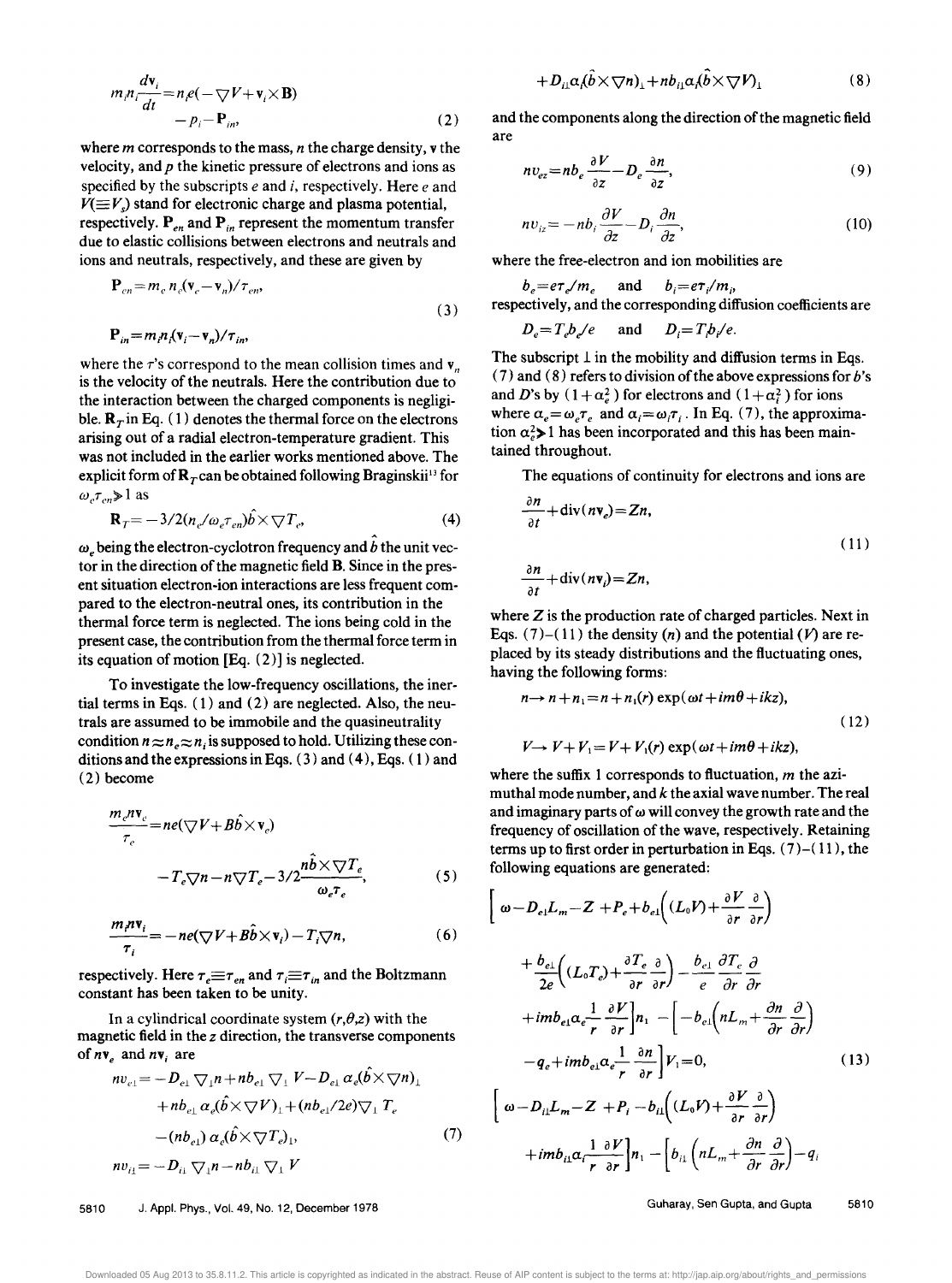$$
+imb_{i1}\alpha_i\frac{1}{r}\frac{\partial n}{\partial r}\bigg]V_1=0,
$$
\t(14)

where

$$
L_{m} = \frac{1}{r} \frac{\partial}{\partial r} \frac{\partial}{\partial r} - \frac{m^{2}}{r^{2}},
$$
  
\n
$$
L_{0} = \frac{1}{r} \frac{\partial}{\partial r} \frac{\partial}{\partial r},
$$
  
\n
$$
P_{e} = D_{e} k^{2} + b_{e} \frac{\partial^{2} V}{\partial z^{2}} + ikb_{e} \frac{\partial V}{\partial z},
$$
  
\n
$$
P_{i} = D_{i} k^{2} - b_{i} \frac{\partial^{2} V}{\partial z^{2}} - ikb_{i} \frac{\partial V}{\partial z},
$$
  
\n
$$
q_{e} = -b_{e} n k^{2} + ikb_{e} \frac{\partial n}{\partial z},
$$
  
\n
$$
q_{i} = b_{i} n k^{2} - ikb_{i} \frac{\partial n}{\partial z},
$$

Now to obtain a dispersion relation, it is necessary to solve Eqs. (13) and (14). But it is difficult to do so analytically as mentioned earlier. Hoh' has suggested a dimensional treatment in this situation. Also, by applying variational analysis to solve the problem, he has shown that the results obtained by dimensional treatment are qualitatively in good agreement with what are predicted by the variational method. In the present situation, the differential operators, while acting on the parameters except  $V$  and  $T_e$  in Eqs. (13) and ( 14), are replaced by the scale factors as mentioned explicitly in Hoh's<sup>1</sup> paper. The scalings in the cases of  $V$  and  $T_e$  are only mentioned in this paper afterwards. The following assumptions are incorporated in the present analysis:

(a)  $q_i$  and  $p_i$  are neglected in the long-wavelength limit.

(b) The steady-state density distribution *(n)* is taken to be  $J_0(\beta_{01}r/R) \cos(\pi z/L_z)$ , where  $\beta_{01}$  is the first root of the zero-order Bessel function,  $R$  the plasma radius, and  $L_z L$ , *L* being the length of the plasma column.

(c) The radial dependence of the perturbations  $(n_1 \text{ and } n_2 \text{)}$  $V_1$ ) is taken as  $J_m(\beta_{m1}r/R)$ , where  $\beta_{m1}$  is the first root of the *mth-order Bessel function. It is found<sup>1</sup> that it is easier to* excite such modes (for  $m \le 4$ ) having no nodes within a scale of magnitude *R* than the modes having nodes within that scale size.

(d)  $\alpha_e / \alpha_i > 1$  and  $b_{i} / b_{e} > 1$ .

(e)  $(kRa_e)^2/m\beta_{0}C_m \leq 1$  ( $C_m$  being defined later) in the long-wavelength limit and at low magnetic fields. Instead of this assumption, Hoh<sup>1</sup> assumed  $(\pi R/L_z)^2 \alpha_e / 2m \ll 1$ which does not hold for  $m = 0$  and therefore no inference can be made for the rotationally symmetric mode from Hoh's<sup>1</sup> analysis.

Next, with the scalings as done by Hoh' and the above assumptions, the general dispersion relation (for  $m \ge 0$ ) is obtained from Eqs. (13) and (14) as

$$
\omega = \frac{1}{A_1} \Biggl( -\frac{\alpha_e b_{e1}}{R} \Biggl\{ \Biggl[ \eta \Bigl( \frac{1}{\alpha_e} + \frac{y}{\alpha_i} \Bigr) + mC_m \Biggr] B_1 + \frac{my\alpha_i}{C_m} A_1 - mF_1 \Biggr\} \frac{\partial \overline{V}}{\partial r} + \frac{\chi}{R} \frac{b_{e1}}{e} (A_1 + B_1) \frac{\partial \overline{T}_e}{\partial r} - (A_1 + B_1) \overline{D}_e k^2 + \overline{Z} \Biggl[ A_1 + \Bigl( 1 - \frac{\alpha_e b_{e1} y}{\alpha_b_{11}} \Bigr) B_1 \Biggr] + kb_e F_1 \frac{\partial \overline{V}}{\partial z} - \frac{\beta_{m1}^2}{R^2} \Biggl[ A_1 + \Bigl( 1 - \frac{\alpha_e \Phi_i y}{\alpha_i \Phi_e} \Bigr) B_i \Biggr] \overline{D}_{e1} \Biggr) + \frac{i}{A_1} \Biggl[ -\Bigl[ \eta b_{11} F_1 + m \alpha_e b_{e1} (A_1 + (1 - y) B_1) \Bigr] \frac{1}{R} \frac{\partial \overline{V}}{\partial r} + \frac{\chi}{R} \frac{b_{e1}}{e} F_1 \frac{\partial \overline{T}_e}{\partial r} - F_1 \overline{D}_e k^2 - (A_1 + B_1) kb_e \frac{\partial \overline{V}}{\partial z} - \frac{\beta_{m1}^2}{R^2} F_1 (\overline{D}_{e1} - D_{11}) \Biggr], \tag{15}
$$

where

$$
C_m = \frac{1}{m} \left( \beta_{m1} + \frac{\beta_{m1}^2}{\beta_{01}} \right),
$$
  
\n
$$
\chi = \beta_{m1} - \frac{1}{2} \zeta,
$$
  
\n
$$
A_1 \approx C_m^2 b_{11}^2,
$$
  
\n
$$
B_1 = \alpha_i b_{i1} \left( (\alpha_i b_{i1} - \alpha_i b_{i1} b) + \frac{\pi k b_e R^2}{m \beta_{01} L_z} \right),
$$
  
\n
$$
F_1 \approx C_m \left( b_{e1} b_{i1} \alpha_e - \frac{\pi k b_e b_{i1} R^2}{m \beta_{01} L_z} \right),
$$
  
\n
$$
y = 1 - \frac{\pi k \alpha_e R^2}{m \beta_{01} L_z},
$$
  
\n
$$
\phi_e = T_e / e, \quad \phi_i = T_e / e.
$$

In deducing the above expression, specific distributions of *Te* and Vhave not been incorporated as has been done for *n* [assumption (b)]. Here the following substitutions have been introduced:

$$
\overline{L_oT_e} + \frac{\beta_{m1}}{R} \frac{\overline{\partial T_e}}{\partial r} \rightarrow \frac{\zeta}{R} \frac{\overline{\partial T_e}}{\partial r},
$$
  

$$
\overline{L_oV} + \frac{\beta_{m1}}{R} \frac{\overline{\partial V}}{\partial r} \rightarrow \frac{\eta}{R} \frac{\overline{\partial V}}{\partial r},
$$
 (16)

where  $\zeta$  and  $\eta$  are the scale constants to be determined from the experimental observation of the distributions of  $T<sub>e</sub>$  and *V,* respectively. Here, the contributions from the secondorder derivatives have been absorbed in the first-order derivative term. When the gradients of electron temperature and potential are almost constant, as are generally observed, the contribution from the second-order derivative term is negligible. But, otherwise, for an irregular distribution of  $T<sub>e</sub>$ and *V,* an average value of the gradients has to be estimated.

5811 J. Appl. Phys .• Vol. 49. No. 12. December 1978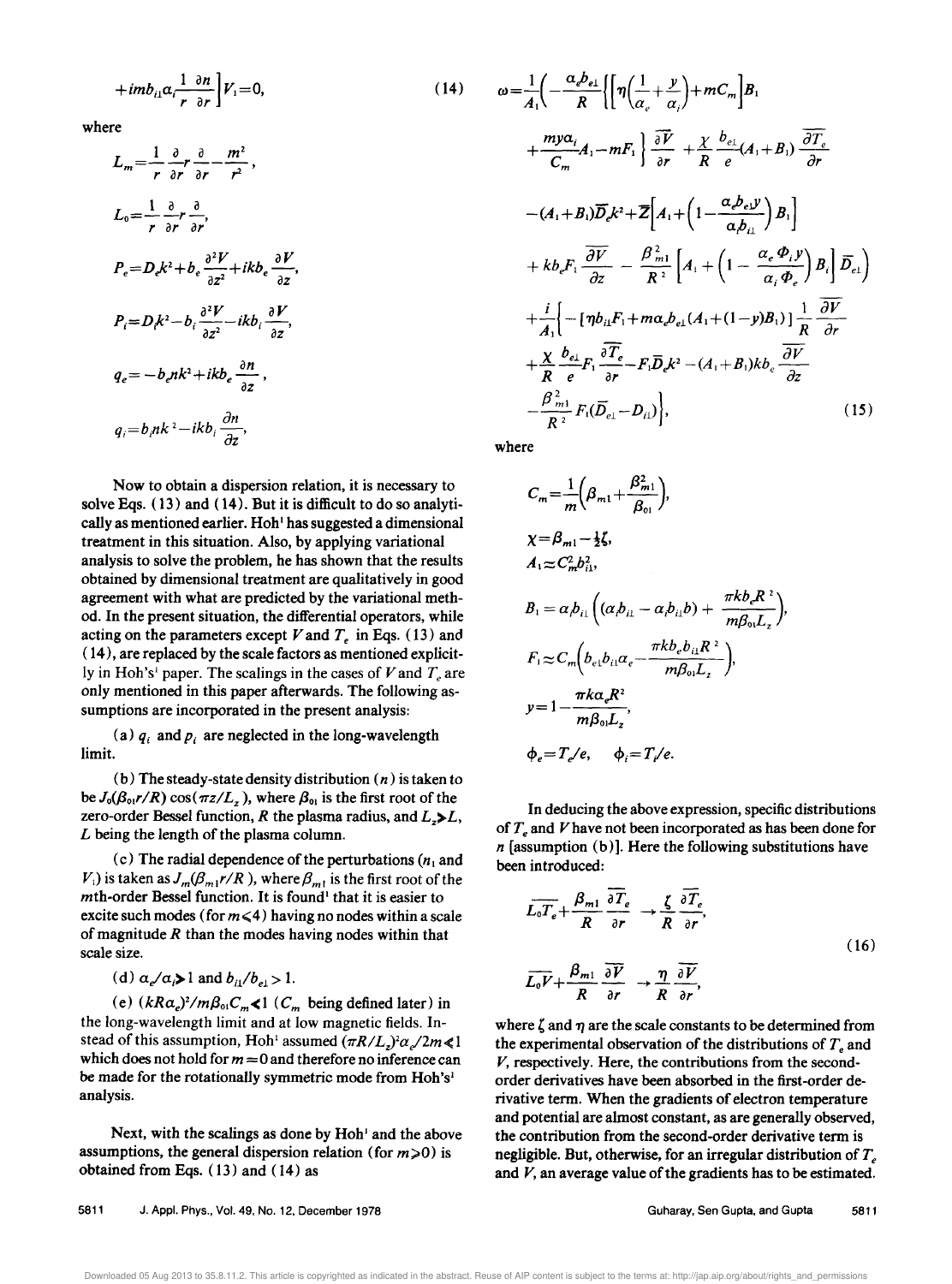In Eq. (15) the bars denote average of the parameters over the plasma volume.

## **B. Rotationally symmetric mode** *(m=Oj*

In the limit  $m\rightarrow 0$  the general dispersion relation, Eq.  $(15)$ , reduces to

(15), reduces to  
\n
$$
\omega = \left[ \overline{Z} + \frac{\chi}{R} \frac{b_{e1}}{e} \frac{\overline{\partial T}}{\partial r} + \frac{\eta}{R} \left( \frac{\pi k R^2}{2 \beta_{01}^2 L_z} \right)^2 \frac{b_e^2}{b_{i1}} \frac{\overline{\partial V}}{\partial r} - \overline{D}_e k^2 \right]
$$
\n
$$
- \frac{\pi k^2 R^2}{2 \beta_{01}^2 L_z} \frac{b_e^2}{b_{i1}} \frac{\overline{\partial V}}{\partial z} - \frac{\beta_{01}^2}{R^2} (\overline{\Phi}_e + \Phi_i) b_{e1}
$$
\n
$$
- \left( \frac{\pi k b_e R}{2 \beta_{01} L_z b_{i1}} \right)^2 D_{i1} \right] + i \left[ \frac{\pi k}{2 L_z} \frac{b_e}{b_{i1}} (\overline{D}_{e1} - D_{i1}) + \frac{\pi k b_e R}{2 \beta_{01}^2 L_z} \left( \overline{\eta} \frac{\overline{\partial V}}{\partial r} - k b_e \frac{\overline{\partial V}}{\partial z} \right) \right].
$$
\n(17)

Here the terms involving the production, the positive temperature gradient, and the radial electric field parallel to the density gradient are destabilizing while the diffusion terms are stabilizing. So the  $m = 0$  mode instability will grow when

$$
\left[\frac{\eta}{R}\left(\frac{\pi k R^2}{2\beta_{01}^2 L_z}\right)^2 \frac{b_e^2}{b_{ii}} \frac{\partial \overline{V}}{\partial r} + \overline{Z} + \frac{\chi}{R} \frac{b_{e1}}{e} \frac{\partial \overline{T}_e}{\partial r}\right] \n\geqslant \left[\overline{D}_e k^2 + \frac{\beta_{01}^2}{R^2} (\overline{\Phi}_e + \Phi_i) b_{e1} + \left(\frac{\pi k R b_e}{2\beta_o L_z b_{ii}}\right)^2 D_{ii} + \frac{\pi k^2 R^2}{2L_z \beta_{01}^2} \frac{b_e^2}{b_{ii}} \frac{\partial \overline{V}}{\partial z}\right]
$$
\n(18)

and its frequency of oscillation will correspond to the imaginary part of Eq. ( 17). Here a positive temperature gradient is found to have a significant role in exciting the  $m = 0$  mode as is indicated in the third term on the left-hand side of Eq. (18). The term involving  $D_{i1}$  (18) is very small for a long Penning device (as in the present case) and it can be neglected. The steady-state parameters in the above expression are analyzed in Sec. II D.

#### **C.Modem¥O**

For the  $m\neq 0$  modes,  $y \approx 1$  and the dispersion relation, Eq. (15), reduces to the following form:

$$
\omega = \frac{1}{A_1} \Biggl\{ -\frac{\alpha_e b_{e\perp}}{\alpha_i} \Biggl\{ \left[ \eta + (1 + \alpha_i) m C_m \right] B_1 \Biggr\} \frac{1}{R} \frac{\partial \overline{V}}{\partial r} + \frac{\chi}{R} \frac{b_{e\perp}}{e} (A_1 + B_1) \frac{\partial \overline{T}_e}{\partial r} - (A_1 + B_1) \overline{D}_e k^2 + \overline{Z} \Biggl[ A_1 + \left( 1 - \frac{\alpha_e b_{e\perp}}{\alpha_b \mu} \right) B_1 \Biggr] + k b_e F_1 \frac{\partial \overline{V}}{\partial z}
$$

5812 J. Appl. Phys .• Vol. 49. No. 12. December 1978

$$
-\frac{\beta_{m1}^{2}}{R^{2}}\bigg[A_{1}+\bigg(1-\frac{\alpha_{e}\Phi_{i}}{\alpha_{i}\overline{\Phi}_{e}}\bigg)B_{1}\bigg]\overline{D}_{e1}\bigg] +\frac{i}{A_{1}}\bigg[-(\eta b_{i1}F_{1}+m\alpha_{e}b_{e1}A_{1})\frac{1}{R}\frac{\partial \overline{V}}{\partial r}+\frac{\chi}{R}\frac{b_{e1}}{e}F_{1}\frac{\partial \overline{T}_{e}}{\partial r} -F_{1}\overline{D}_{e}k^{2}-(A_{1}+B_{1})kb_{e}-\frac{\partial \overline{V}}{\partial z}-\frac{\beta_{m1}^{2}}{R^{2}}F_{1}(\overline{D}_{e1}-D_{i1})\bigg].
$$
\n(19)

Here the growth condition is a manifestation of the competition between the terms involving the radial electric field, the temperature gradient, the production, and the diffusion. A positive temperature gradient is found to have a destabilizing influence in this situation also. However, in the previous works<sup>1,2</sup> the effect of the temperature gradient was ignored and only the radial electric field and the density gradient were considered.

## **D. Steady-state parameters for a long Penning discharge**

Hoh<sup>1</sup> has explicitly calculated the expressions for  $Z$ ,  $\partial V/\partial r$ , and  $\partial V/\partial z$  for a Penning configuration. In the present situation, by also incorporating the effect of the temperature gradient the relevant parameters are determined following the aforesaid calculation and these follow:

$$
\overline{Z} = \frac{b_i}{b_c} \frac{I}{\overline{n}e\pi R^2 L} + \left(\frac{\pi}{L_z}\right)^2 \overline{D}_a,
$$
\n
$$
\frac{\partial \overline{V}}{\partial r} + \frac{1}{2e} \frac{\partial \overline{T}_e}{\partial r}
$$
\n
$$
= -\overline{\Phi}_e \frac{\beta_{01}}{R} + \frac{I}{2\pi R L \overline{n} e b_{e1}} - \frac{R}{2} \left(\frac{\pi}{L_z}\right)^2 \frac{\overline{D}_a}{b_{e1}},
$$
\n(20)

$$
\frac{\partial \overline{V}}{\partial z} \approx -\frac{\pi}{L_z} \overline{\Phi}_e, \qquad \overline{D}_a = \frac{\overline{D}_e b_i + D_i b_e}{b_e + b_i},
$$

where *I* is the discharge current,  $\overline{D}_a$  is the average parallel ( to **B**) ambipolar diffusion coefficient, and  $\bar{n}$  is the average density of the charged particles.

The above expressions together with Eqs. ( 17 ) and ( 19 ) are utilized to determine the growth condition and the frequency of oscillation of the  $m = 0$  and  $m \neq 0$  waves.

### **III. EXPERIMENTAL RESULTS AND DISCUSSION**

Here the discharge is initiated in a cold-cathode Penning device shown schematically in Fig. 1. Two Al cathodes (K) of diameter 1.8 cm are separated by 47 cm and the hollow cylindrical anodes (A) are of diameter 2 cm, and length 2 cm, the closest anode-cathode separation being 5 mm. There are two grid structures (G), each in front of an

Guharay. Sen Gupta. and Gupta 5812

Downloaded 05 Aug 2013 to 35.8.11.2. This article is copyrighted as indicated in the abstract. Reuse of AIP content is subject to the terms at: http://jap.aip.org/about/rights\_and\_permissions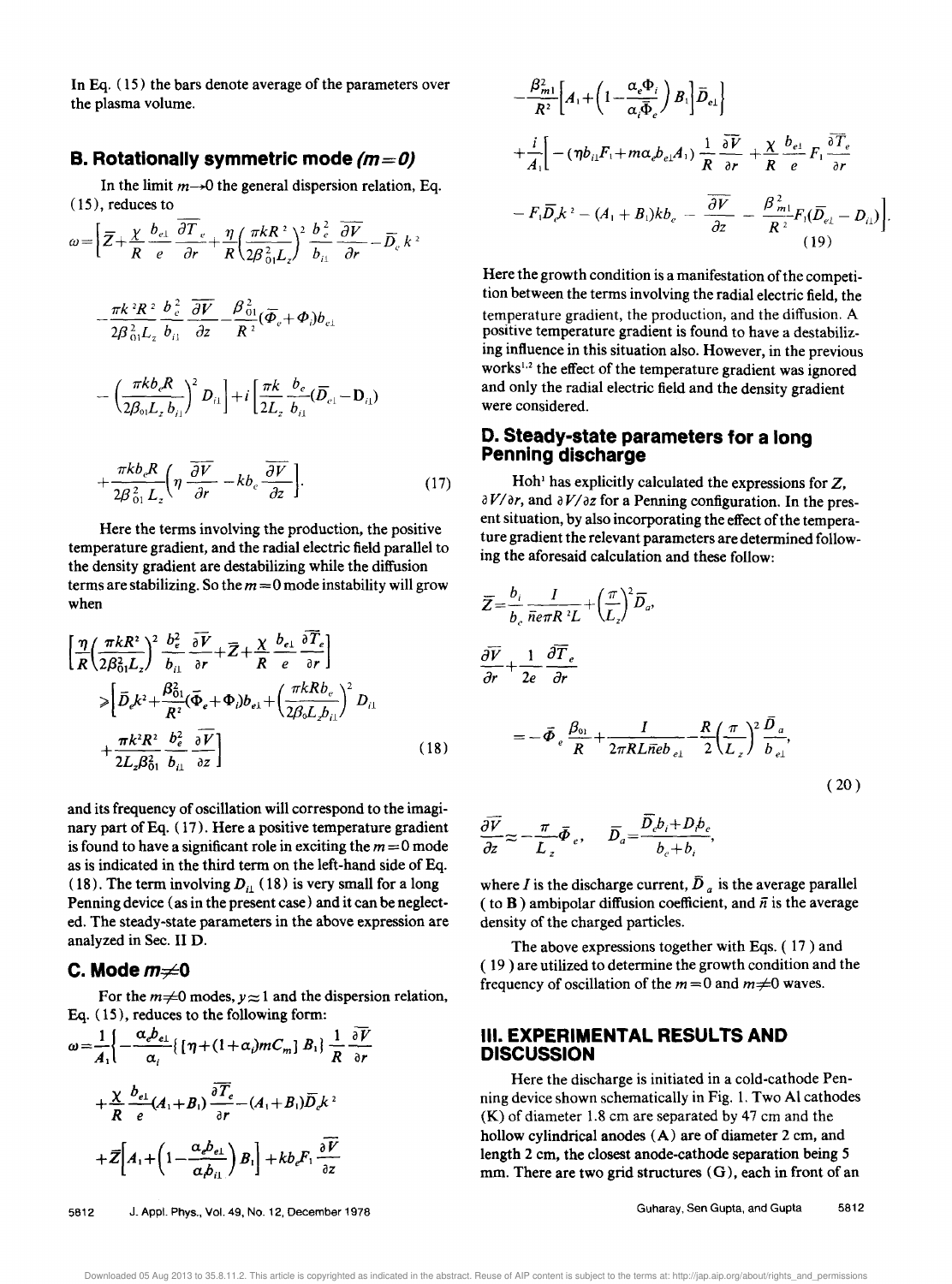

FIG. 1. Schematic diagram of the experimental arrangement; P<sub>r</sub>: radially movable Langmuir probe; P<sub>e</sub>: azimuthal probe assembly; M: magnet coils; dotted horizontal lines: the plasma boundary.

anode, as shown, at a separation of  $\sim$  3 mm. Here the grid assembly has approximately 80% transparency. The radial steady-state distributions of the plasma parameters are measured by a radially movable Langmuir probe  $(P_r)$  and the azimuthmal mode number of the waves are determined by monitoring the signals at a number of azimuthal probes  $(P_{\theta}$ , inserted in Fig. 1), all of which are placed at a particular radial and axial location. **In** the present experiment nitrogen gas has been used.

When the grids are floating, at high gas pressure  $(p \sim 10^{-2}$  Torr) a strong rotationally symmetric mode is observed to be excited at low magnetic fields  $(B \le 350 \text{ G})$ . The rotational symmetry is concluded by observing zero phase shift between the signals appearing at the azimuthal probes separated at several angles (30°, 60°, 90°, 150°, and 180°). A

FIG. 2. An example of the oscillations at two azimuthal probes separated by  $90^{\circ}$  (sweep speed 0.5 msec/cm), the pattern being same for other azimuthal separations. All the probes are kept at a radial location  $r \approx 1$  cm.

5813 J. Appl. Phys., Vol. 49, No. 12, December 1978

typical example has been cited in Fig. 2, photographed on a dual-trace oscilloscope. When the grids are connected to the anodes, the above oscillations disappear. Thus the  $m = 0$ mode instability is suppressed.

To acknowledge the driving agents of this instability, the steady-state distributions of the plasma parameters  $(n_i, V_F \text{ and } T_e)$  are measured for the two situations: when



FIG. 3. Radial ion density  $(n_i)$  distributions for nitrogen:  $\odot$  for grids floating and  $\Delta$  for grids connected to anodes. *r* denotes radial position of the probe. Gas pressure is  $3 \times 10^{-2}$  Torr; discharge current is 30 mA; and magnetic field is 280 G.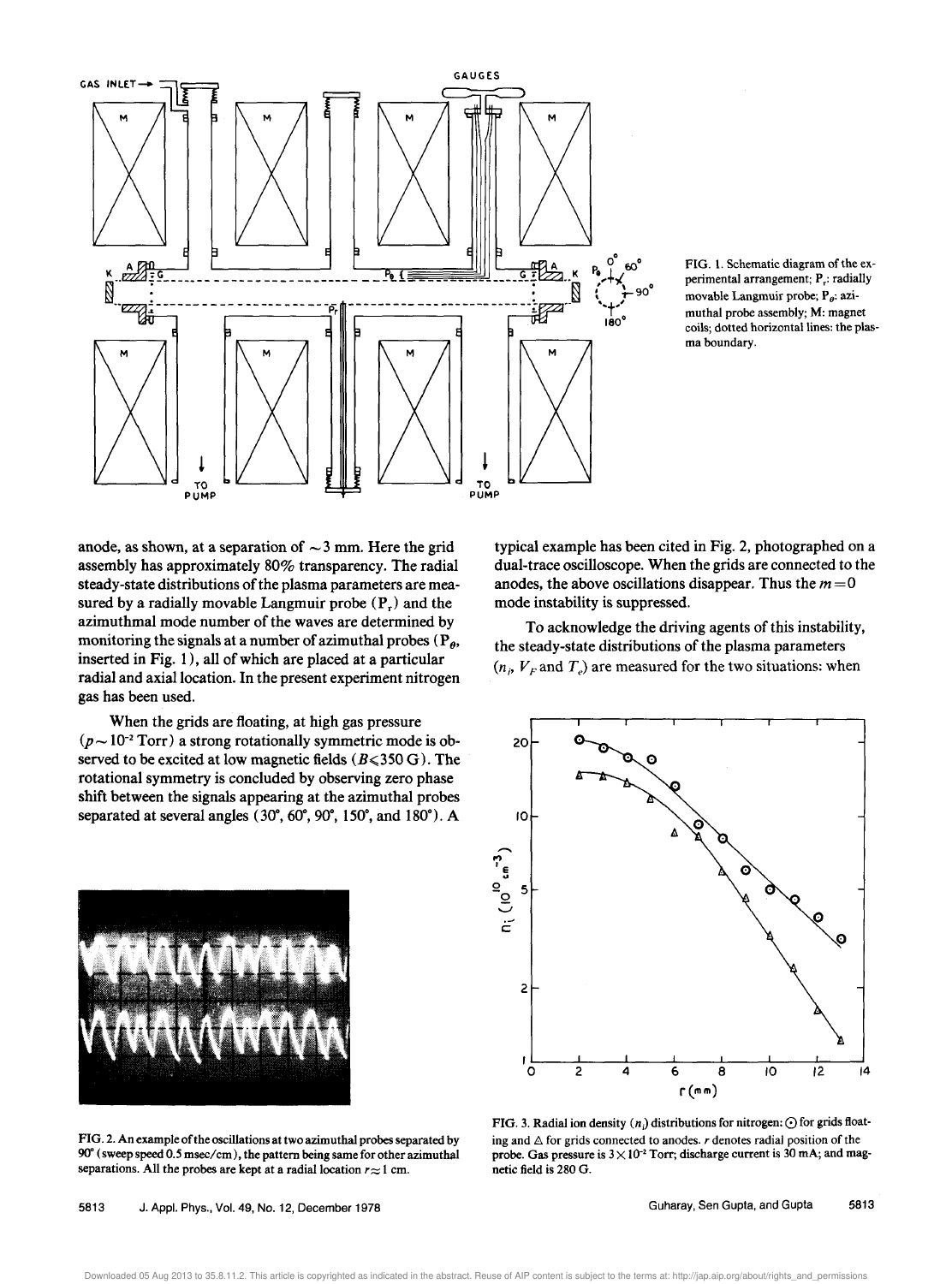

FIG. 4. Radial floating potential  $(V_F)$  distributions:  $\odot$  for grids floating and  $\triangle$  for grids connected to anodes, the discharge conditions being the same as in Fig. 3. Ordinate scale: left side for  $\bigcirc$ ; right side for  $\triangle$ .

the grids are floating and when these are connected to the anodes. An example of these distributions are shown in Figs. 3-5 for a typical relevant situation. The average radial electric field in the plasma is estimated from the floating potential and the electron-temperature distributions since the estimation of the electric field from the plasma potential *(V<sup>s</sup> )*  distribution may be in error in the presence of magnetic fields. It is found from the observed distributions (Figs. 4 and 5) that the radial electric field and the temperature gradient that exist while the grids are floating become inappreciable when the grids are connected to the anodes. In the density distribution (Fig. 3), it is found that when the grids are connected to the anodes, there is nearly a 20% reduction of *ni* in the production region (near the axis) and almost 50-60% reduction in the outer diffusional region. These observations can be explained qualitatively as follows.

The gradients of the plasma potential and the electron temperature are related to the radial transport through the following equation:

$$
\frac{\partial V}{\partial r} + \frac{1}{2e} \frac{\partial T_e}{\partial r} = -\Phi_e \frac{1}{n} \left| \frac{\partial n}{\partial r} \right| + \frac{v_{er}}{b_{e1}}.
$$
 (21)

According to the present observation, the radial flux of the particles is reduced when the grids are connected to the anodes and this causes a reduction of the gradients of  $T_e$  and  $V$ . This is in agreement with the Eq. (21). Thus the grids have suppressed the observed instability by reducing the gradients of  $T_e$  and V and also increasing the radial confinement of the particles.

The above experimental observation reveals the underlying truth of the mechanism of the present instability. For further justification of this instability, the theoretical model, as enumerated in Sec. II, is next studied in light of the present discharge condition. In this context, the oscillation frequency of an  $m = 0$  mode instability and also the role of the various driving agents for its excitation are estimated below.

Here, in determining the scaling parameters  $\eta$  and  $\zeta$  [as mentioned in Eq. (16)], the distributions of *V* and  $T_e$  are required. However, the distribution of the plasma potential ( $V$ ) is found out from those of the floating potential  $(V_F)$  and the electron temperature  $(T_e)$  following the relationship<sup>14</sup>

$$
V = V_F + (4/e)T_e, \tag{22}
$$

in the case of nitrogen. In the present observations, as shown in Fig. 4, the floating potential is practically independent of the radial locations. So it can be inferred from Eq. (22) that the distribution of  $V$ , in the present situation, is akin to that of  $T_e$  and consequently

$$
\frac{\partial V}{\partial r} = \frac{4}{e} \frac{\partial T_e}{\partial r} \quad \text{and} \quad \eta = \zeta. \tag{23}
$$

Further, Fig. 5 indicates that  $\partial T_{\nu}/\partial r$  is not constant. So, here in estimating  $\partial T$  / $\partial r$  and  $\zeta$ , it is necessary to choose an analytic expression which approximately explains the general feature of the present  $T_e$  distribution. A distribution of the type  $T_{eR}$  exp $\{-[(r-R)/R]^2\}$ , where  $T_{eR}$  is the electron temperature at  $r=R$  (here at  $r=1$  cm), is illustrative of the present situation (Fig. 5). Although it is an approximate choice of the experimental distribution, it does by no means annihilate the essence of the present investigation. Now it is evident from the density distribution in Fig. 3 that the production region (plasma core) extends from the axis to  $r < 0.6R$  ( $R = 1$  cm) and the region beyond it is diffusion controlled. In general, the gradients have a significant role in the diffusional region of a plasma. The average values of  $\partial T_e$  $\sqrt{a r}$  and  $\zeta$  are determined by averaging the respective quantities in the diffusional region which in the present experimental situation is given by  $0.6R \le r \le R$ . Now taking  $T_{eR} = 1.8 \text{ eV}$ (Fig. 5) it is found that

$$
\frac{\partial T_e}{\partial r} = 1.1 \frac{eV}{cm} \quad \text{and} \quad \frac{\partial V}{\partial r} = 4.4 \frac{V}{cm}
$$

[Eq. (23)],

 $\zeta$  = 0.5,  $\eta$  = 0.5,  $\chi$  = 2.15 (for the mode *m* = 0).

The other parameters in the present situation  $(p=3\times10^{-2}$ Torr,  $B = 280$  G, and  $I = 30$  mA) are as follows:

$$
\Phi_e = 1.2 \text{ (Fig. 5), } \Phi_i \approx 0.1
$$
\n(as usually taken in a cold plasma),\n
$$
\alpha_e = \omega_e \tau_e = 69,
$$
\n
$$
\alpha_i = \omega_i \tau_i \approx 0.28 \text{ (7's being determined as Ref. 15),}
$$
\n
$$
b_e = 2.5 \times 10^7, b_i = 1.01 \times 10^5,
$$
\n
$$
b_{e1} = 5.25 \times 10^3, b_{i1} = 1.37 \times 10^4,
$$
\n
$$
\bar{D}_e = 3.0 \times 10^7, D_i = 1.01 \times 10^4,
$$
\n
$$
\bar{D}_{e1} = 6.3 \times 10^3, D_{i1} = 9.37 \times 10^3,
$$



FIG. 5. Radial electron temperature  $(T<sub>a</sub>)$  distributions:  $\odot$  for grids floating and  $\Delta$  for grids connected to anodes, the discharge conditions being the same as Fig. 3.